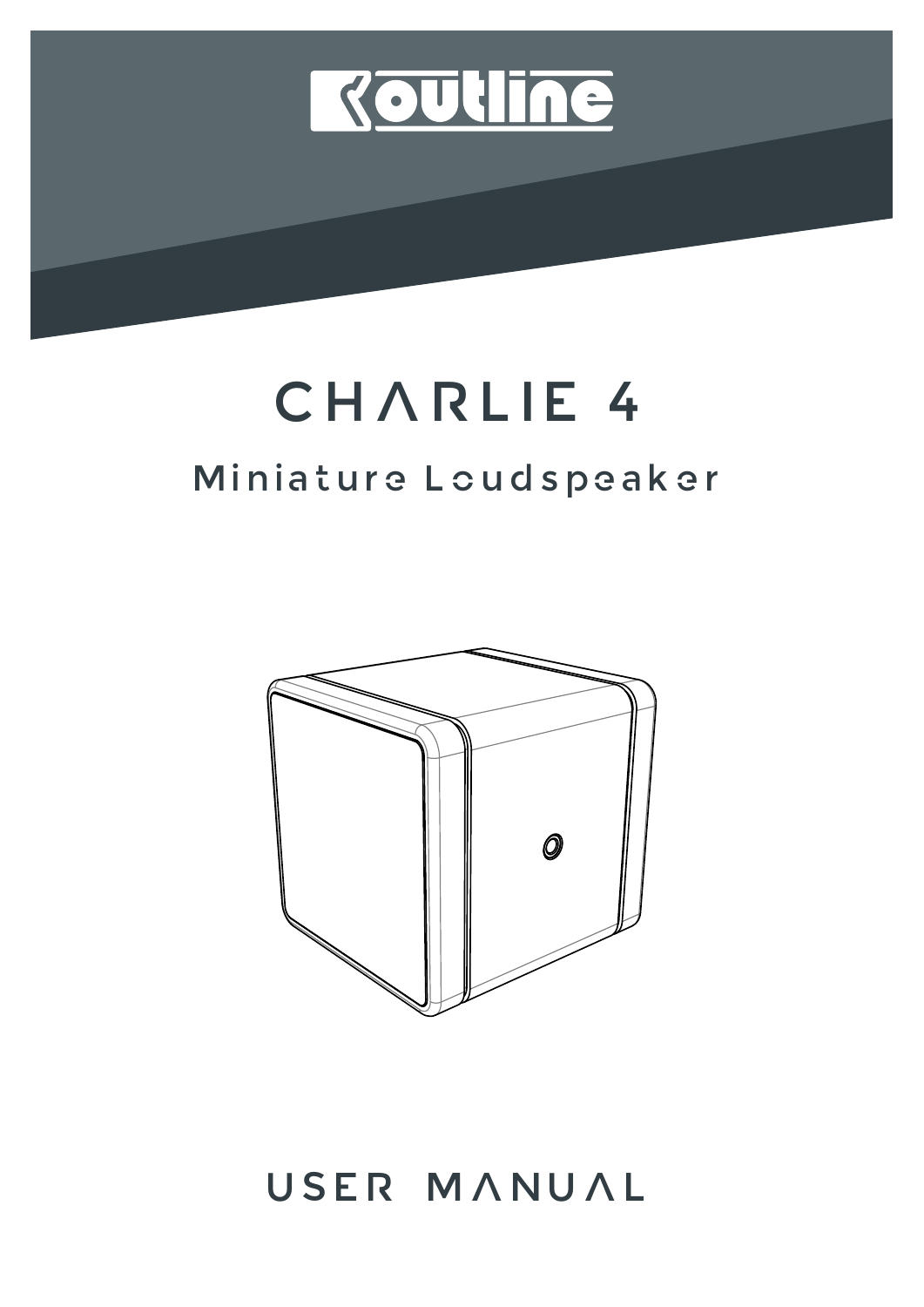

#### SAFETY REGULATIONS

In order to avoid risks for the user's and other people's safety, as well as annulling the warranty, it is advisable to read the suggestions in this section for correct use of the product.

The user must assume the responsibility for making sure that the use of any rigging system and its components in any particular circumstance or venue conform to all applicable laws and regulations in force at the time.

This unit was designed as part of a sound reinforcement or audio recording system.

Any use other than that foreseen by the manufacturer is carried out under the sole responsibility of the user.

- The unit must ONLY be connected to the amplified output of an amplifier, a powered mixer or another unit with this type of output (e.g. a self-powered loudspeaker enclosure with an amplified auxiliary output). A suitable power cable in compliance with current safety norms must be used to connect the unit.
- The amplifier connected to the unit must only

be switched on after having connected and switched on all the other components of the sound reinforcement/recording system, to avoid annoying noises that can sometimes damage the loudspeakers.

- The unit must only be moved when the cables are disconnected.
- Only dedicated accessories, specifically designed for the system, or any standard accessories foreseen may be used when installing.
- The mechanical operation of the product and the accessories used must be checked periodically.
- This unit produces high sound pressure levels that can damage hearing if listened to under incorrect conditions.
- The unit must only be opened and/or repaired by specialist staff.
- For any requirements of a technical nature, contact OUTLINE or authorized staff.

#### DISPOSAL OF WASTE MATERIALS

Your product is designed and manufactured with high quality material and components, which can be recycled and reused. When this crossed-out wheeled bin symbol is attached to a product, it means the product is covered by the European Directive 2002/96/EC and subsequent amendments. This means that the product must NOT be disposed with other waste. It is the user's responsibility to dispose of their electrical and electronic equipment by handing it over to an approved re-processor. For more information about where you can send your equipment for recycling, please contact your local distributor. The correct disposal of your old product will help prevent potential negative consequences for the environment and human health.

#### **CONFORMITY**

 $\overline{2}$ 

C E All the Outline electroacoustic and electronic devices are in accordance with the objects stated by below CEE directives:

The CE declaration of conformity is attached to the product warranty.

OUTLINE S.R.L. Via Leonardo da Vinci, 56 25020 Flero (Brescia) Italy info@outline.it

Tel.: +39 030.3581341 Fax +39 030.3580431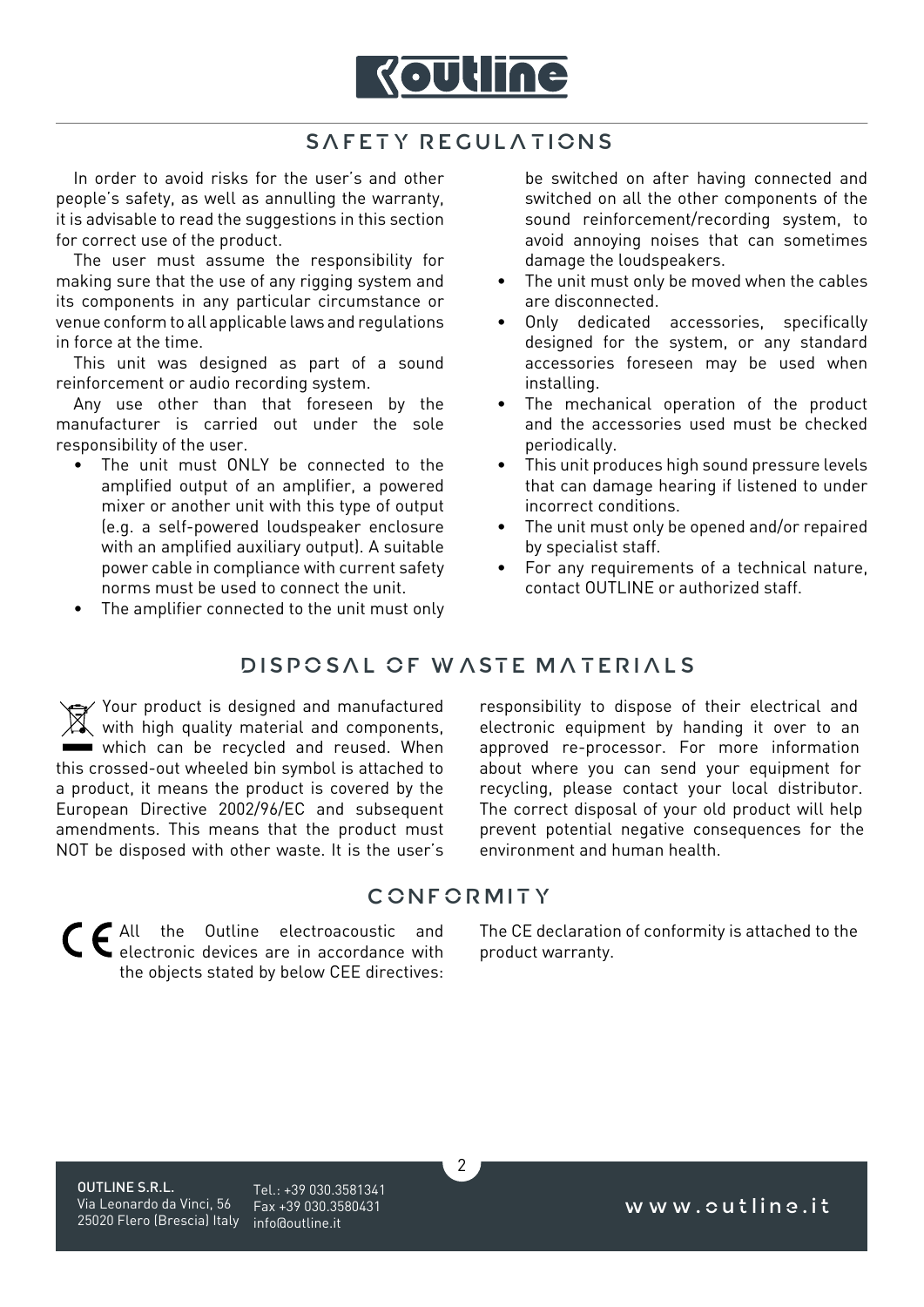

# SYSTEM DESCRIPTION

CHARLIE 4 is a miniature, externally powered loudspeaker ideal for high quality distributed sound systems and short-throw applications. The loudspeaker features a single 4"-inch ferrite magnet woofer mounted in a sealed box, providing a full range frequency response from a single diaphragm which deliver the best phase coherence, optimal vocal presence, intelligibility and clarity. Only high quality Italian made components are used in this low distortion loudspeaker.

The cabinet, in HCDF (Hydrophobic Compact Density Fiber), is coated with a black textured polyurethane paint and the grill has an epoxy powder coating. Custom RAL colour repainting options are available for installations with specific cosmetic requirements.

The ultra compact, high tensile strength, lightweight enclosure is equipped with a 4-pin Euroblock connector.

#### AMPLIFIER CONNECTION

Charlie 4 is using one driver. The unit requires just one amplification channel and the connection is available on a 4-pin Euroblock socket.

The system shall be used with the suggested Outline amplifier and presets DSP.





Tel.: +39 030.3581341 Fax +39 030.3580431

3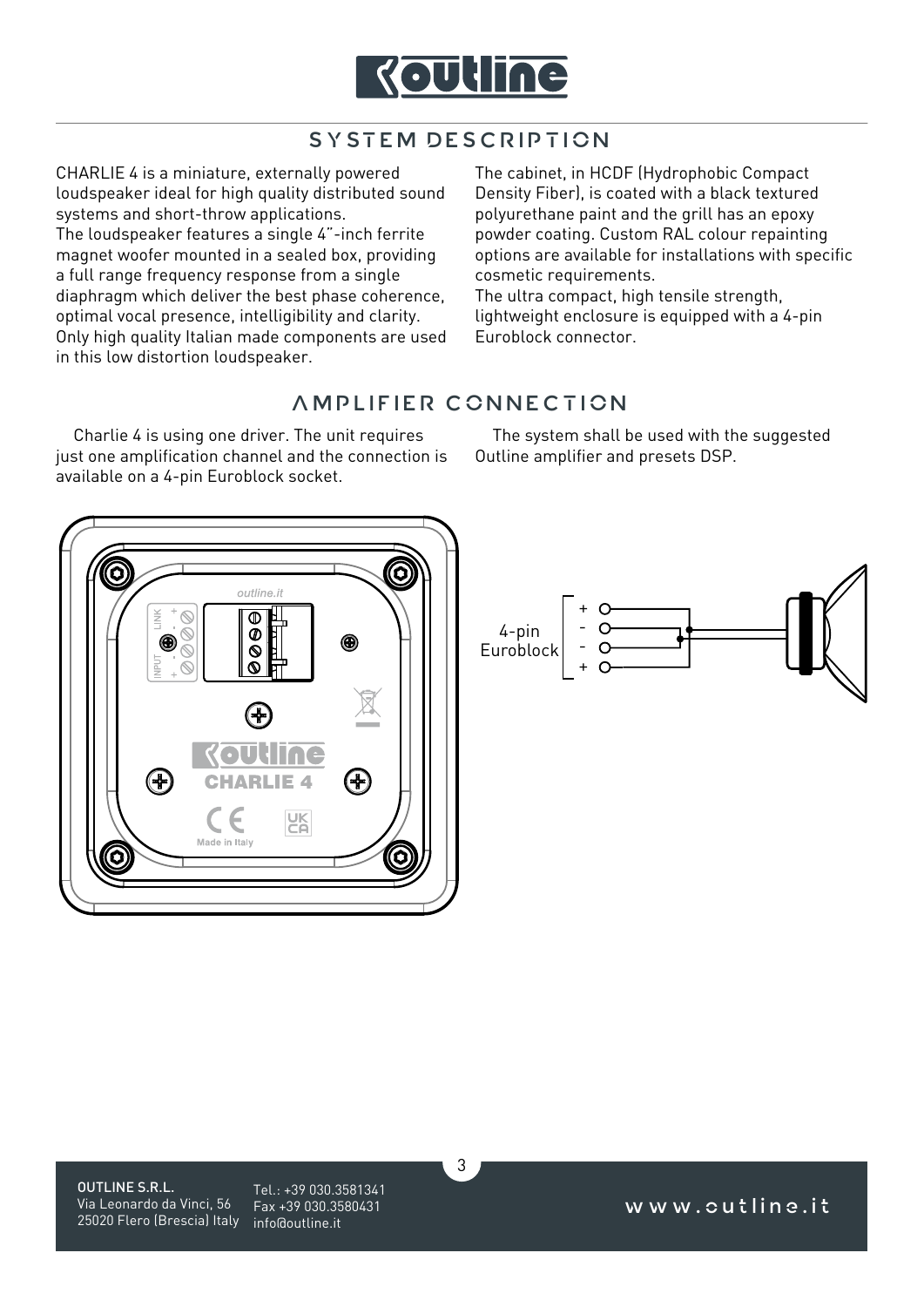

### RIGGING INSTRUCTIONS

This system offers two M6 threaded inserts, one on each side, which allow to properly use rigging bracket to hang the speaker.



Always place the washers between the cabinet and the bracket, as shown in the figure.

The bracket has rails in correspondence with two inserts to perfectly fit the cabinet in any case and a M10 threaded insert for stand mounting.



## ACCESSORIES

4

There are other three M4 threaded insert on the rear panel to use other accessories, weatherproof cable protection or safety cable attachments.

Please, note that screws longer than 25 mm cannot be used for these inserts and they must always be covered, when they are not used, to protect the loudspeaker from dust or anything else.

A weatherproof cable protection plate (WPCON-04 - optional) is available to ensure the normal operation also in extreme conditions.

To install the plate proceed as follows:

- Attach the neoprene gasket following the outline of the cap. Beware to start and finish on the bottom edge.
- Pass the wires through the cable glands before installing the accessory.
- Fix the plate and secure the screw (no longer than 25 mm) into the threaded insert in the center of the rear panel as shown in the picture.





OUTLINE S.R.L. Via Leonardo da Vinci, 56 25020 Flero (Brescia) Italy info@outline.it

Tel.: +39 030.3581341 Fax +39 030.3580431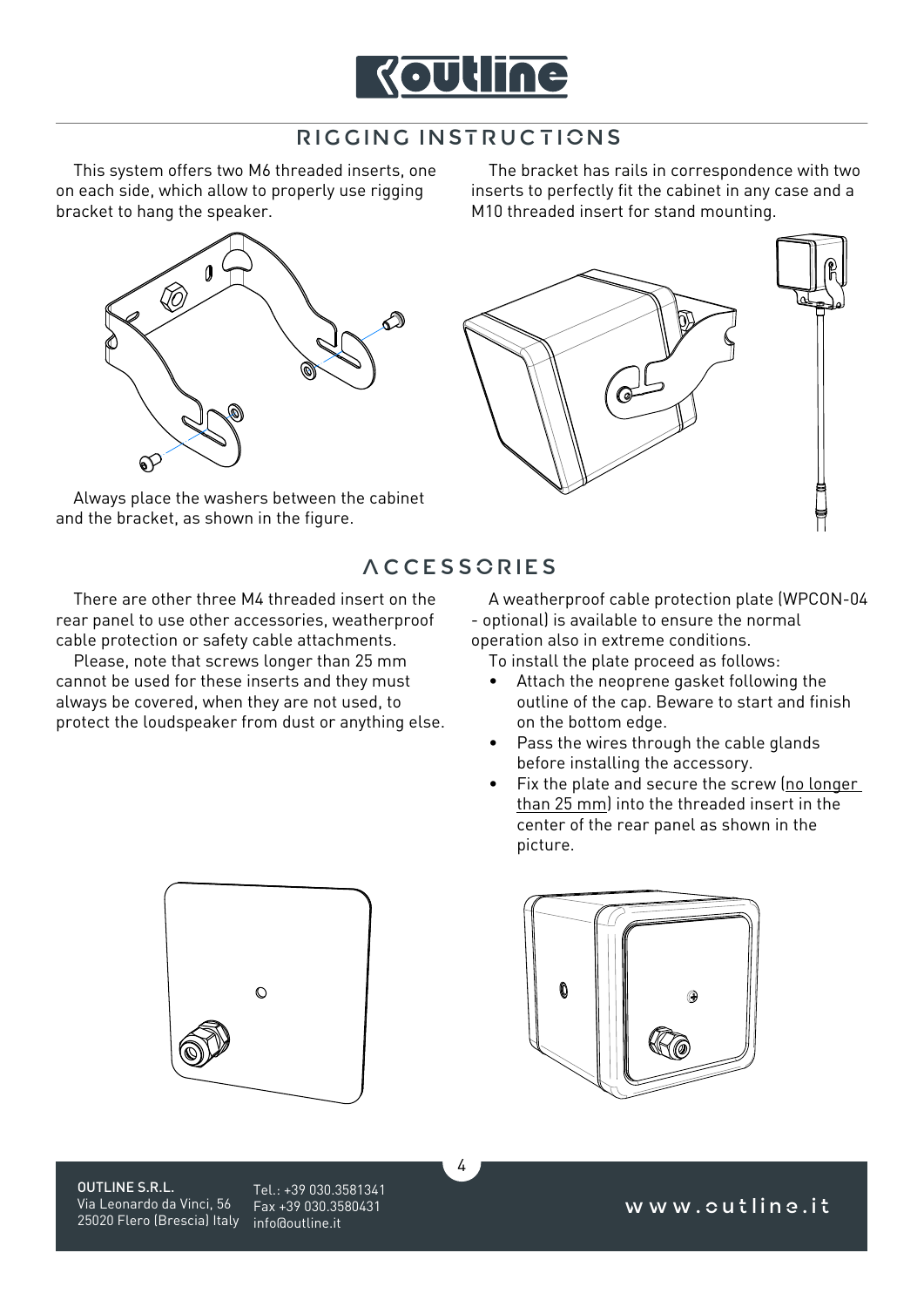

# OVERALL DIMENSIONS



5

OUTLINE S.R.L. Via Leonardo da Vinci, 56 25020 Flero (Brescia) Italy info@outline.it

Tel.: +39 030.3581341 Fax +39 030.3580431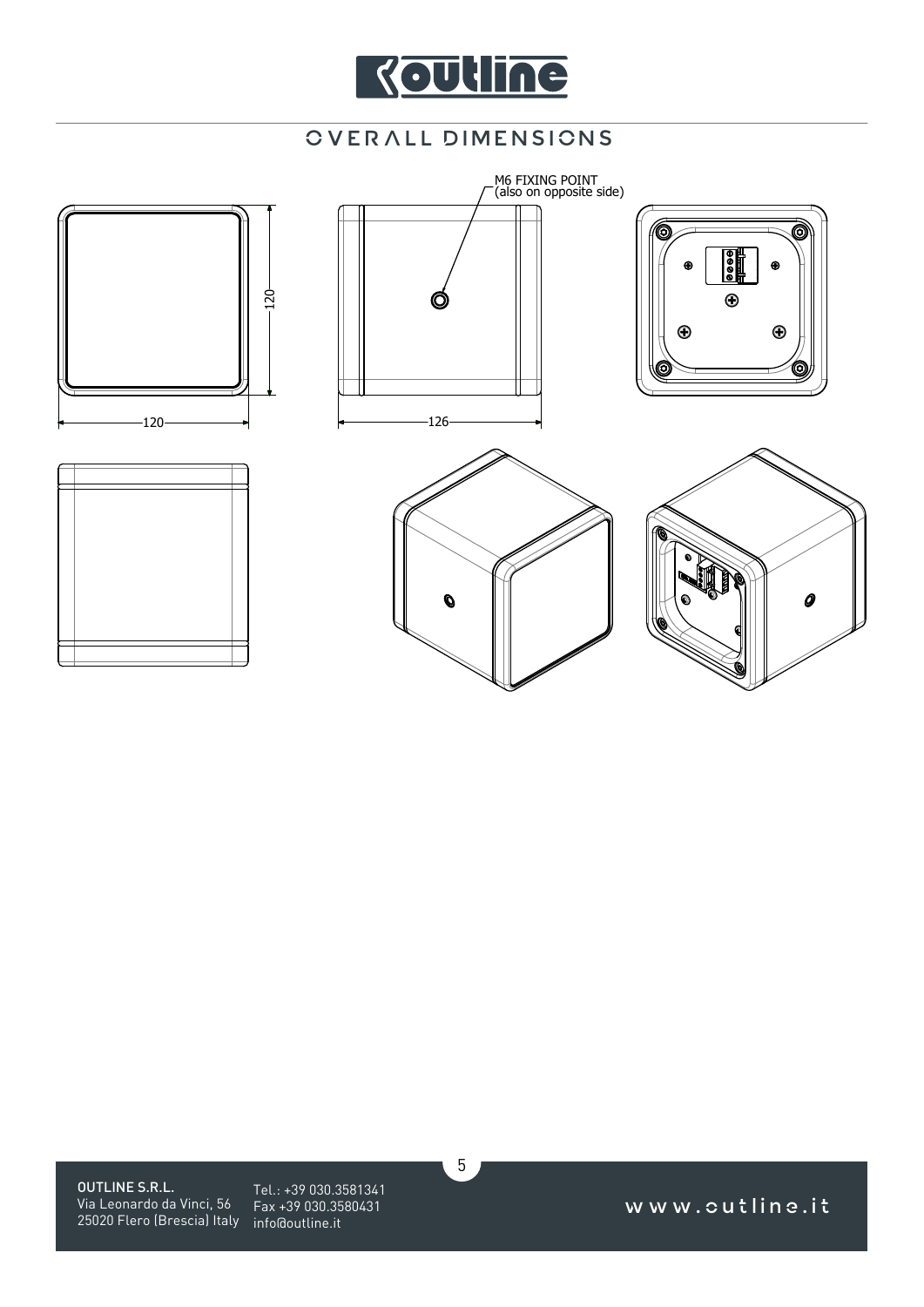

# TECHNICAL SPECIFICATIONS

| <b>TECHNICAL SPECIFICATIONS</b>                                      |                                                                                |  |  |  |  |  |  |  |
|----------------------------------------------------------------------|--------------------------------------------------------------------------------|--|--|--|--|--|--|--|
| <b>Frequency response (-10dB)</b>                                    | 110 Hz - 17 kHz                                                                |  |  |  |  |  |  |  |
| <b>Nominal Dispersion</b>                                            | Axisymmetric 60° (average above 3 kHz)                                         |  |  |  |  |  |  |  |
| <b>Impedance (Nom/Min)</b>                                           | $16 \Omega / 12.7 \Omega$                                                      |  |  |  |  |  |  |  |
| <b>Watt AES (Continuous/Peak)</b>                                    | 70 W / 280 W                                                                   |  |  |  |  |  |  |  |
| <b>Maximum SPL Output *</b>                                          | 118dB                                                                          |  |  |  |  |  |  |  |
| * calculated using +12 dB Crest Factor signal (AES 2012), Free Field |                                                                                |  |  |  |  |  |  |  |
| <b>PHYSICAL</b>                                                      |                                                                                |  |  |  |  |  |  |  |
| Component                                                            | 4" High Power & Dispersion Fullrange Driver                                    |  |  |  |  |  |  |  |
| <b>Loading</b>                                                       | Sealed Box                                                                     |  |  |  |  |  |  |  |
| <b>Connectors</b>                                                    | 4-pin Euroblock                                                                |  |  |  |  |  |  |  |
|                                                                      |                                                                                |  |  |  |  |  |  |  |
| <b>Cabinet Material</b>                                              | HCDF (Hydrophobic Compact Density Fiber)                                       |  |  |  |  |  |  |  |
| <b>Cabinet Finish</b>                                                | Black or White textured polyurethane paint (overpainted RAL colors on request) |  |  |  |  |  |  |  |
| Grill                                                                | Epoxy Powder coated                                                            |  |  |  |  |  |  |  |
| <b>Installation points</b>                                           | $2 \times M6 + 3 \times M4$ on the rear panel + 1 x M10 on bracket             |  |  |  |  |  |  |  |
| HxWxD                                                                | 120 mm - 4 6/8" x 120 mm - 4 6/8" x 126 mm - 5"                                |  |  |  |  |  |  |  |

OUTLINE S.R.L. Via Leonardo da Vinci, 56 25020 Flero (Brescia) Italy info@outline.it

Tel.: +39 030.3581341 Fax +39 030.3580431

6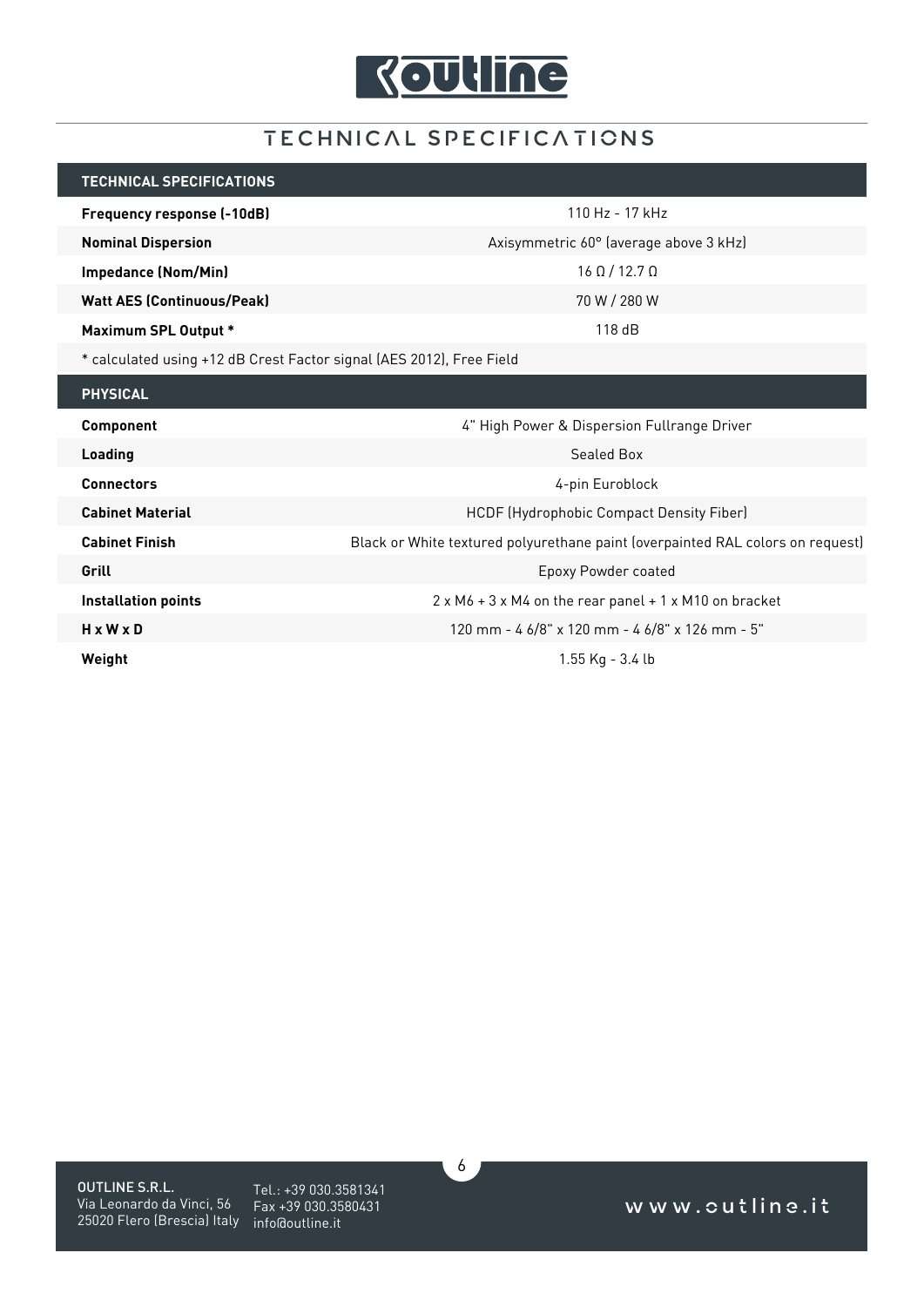

# APPENDIX - PERIODIC CONTROLS

All the loudspeakers, before the shipment, are fully tested at the end of the production line, but before the system is installed an overall check shall be performed to ensure that the system has not been damaged during the shipment. Periodic controls shall be performed at regular time intervals. The following table represents an ideal check.

| Loudspeaker Serial Number:   |  | Position: |  |  |
|------------------------------|--|-----------|--|--|
| Date                         |  |           |  |  |
| <b>Transducers Impedance</b> |  |           |  |  |
| Loudspeaker cabinet          |  |           |  |  |
| Loudspeaker grills           |  |           |  |  |
| <b>Screws</b>                |  |           |  |  |
| <b>Additional notes</b>      |  |           |  |  |
| Signature                    |  |           |  |  |

7

OUTLINE S.R.L. Via Leonardo da Vinci, 56 25020 Flero (Brescia) Italy info@outline.it

Tel.: +39 030.3581341 Fax +39 030.3580431